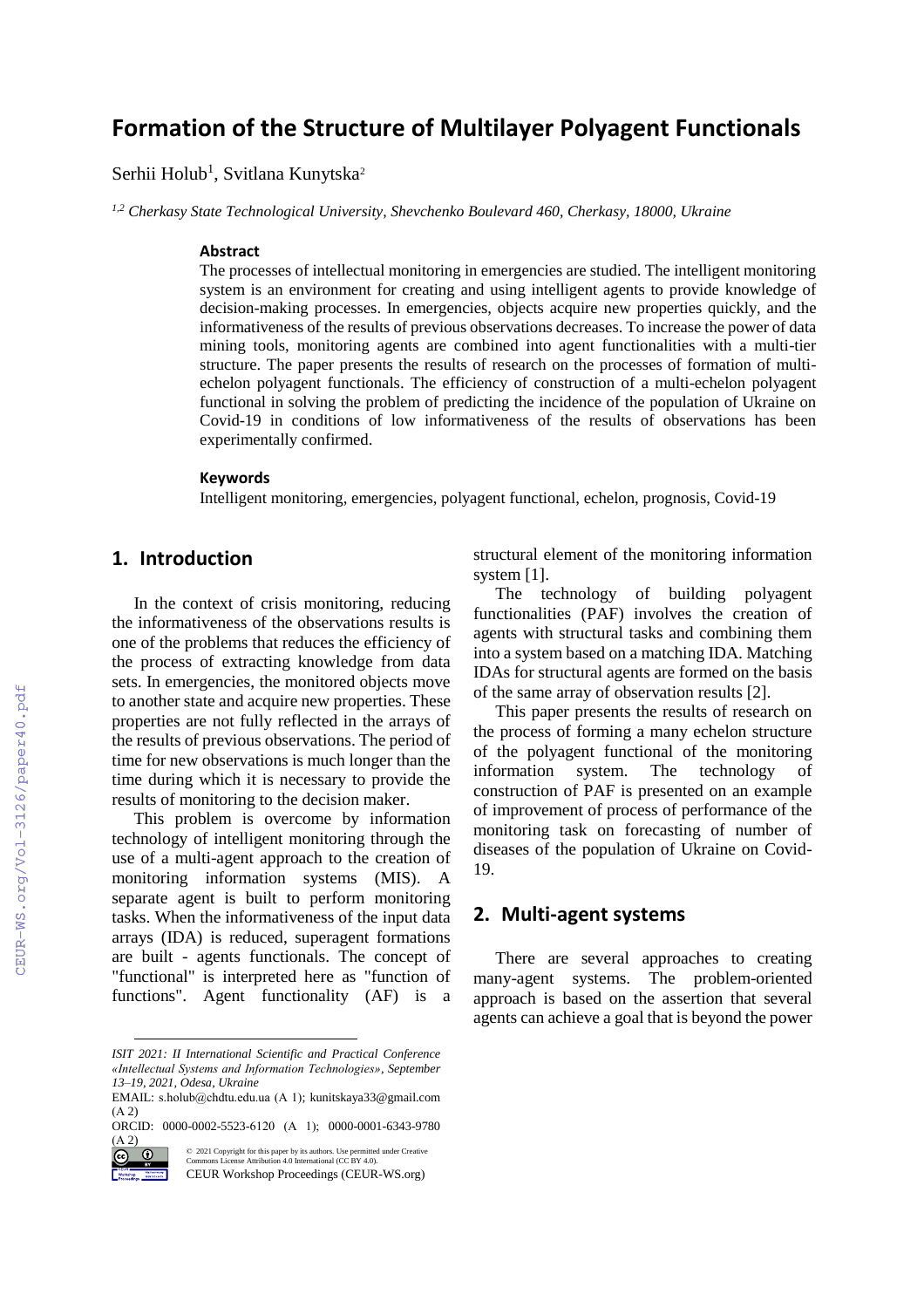of one agent [3]. This approach involves "developing mechanisms and methods that ensure agents interact at the human level (or better) and understand the processes of interaction of intelligent computing entities. Simplifying, the result should be an algorithm that will tell who how and with whom to interact (at any time) [3].

The object-oriented approach assumes that MAS is a combination of autonomous intelligent agents, each of which performs its task and each interacts with other agents of this MAS [4].

The problem-oriented approach to the creation of MAS is used by information technology of intelligent monitoring (ITIM) in the process of its implementation in the form of MIS to perform the task of predicting the incidence of the population of Ukraine on Covid-19.

In case it is not possible to build an agent to perform a new monitoring task due to insufficient informativeness of the array of results of previous observations, the agent functional is built. A system approach is used to build the agent functionality. Agent functionality is built as a system. The functional emergence is formed due to the effective combination of agents and a more complete reflection of the properties of the object in the model knowledge bases of the monitoring information system. This effect is manifested by improved signal characteristics at the MIS output and increased adequacy of interpretation of monitoring results. [1].

An attempt to build an agent with a monitoring task to predict the number of diseases in Ukraine with a horizon of 7 days with this forecast task was unsuccessful. The array of observation results obtained from an open source [5] was not informative enough. This array was formed by limited data on the incidence of Covid-19 abroad, and the simulated trait is presented in the form of an average incidence rate in Ukraine. It was not possible to obtain additional data on the incidence of the population in some regions, which contain different mechanisms of emergency formation. The error in predicting the incidence of the population of Ukraine at the 7th step of the forecast horizon was 16.90% with an average value of 7 steps - 11.01% [2].

MIS did not have built agents that would perform tasks based on different information sources in other subject areas, so the construction of multi-agent functionality was impossible. To fulfill the monitoring task, the IIA built the PAF.

The construction of a single-echelon PAF allowed to obtain the forecasting result with an error of 13.99% on the horizon of 7 days and to improve the average forecasting error to 6.15% [2]. The use of feedback in the construction of the PAF structure allowed to reduce the forecasting error on the horizon of 7 days to a value of 7.49%, while the average value of the forecasting error was 3.09% [2].

# **3. Problem description and tasks statement**

To reliably assess the influence of factors, the signs of which are included in the array of observations, it is necessary to build a model with a minimum value of forecasting error. Therefore, studies of the process of constructing a PAF to enhance the emergence of an agent combination were performed. The task of building a PAF is to create a method that would provide knowledge about the patterns of pandemic development in Ukraine in the future from previously observed results. The forecasting problem formulated in [2] has a solved:

An array of X results of population morbidity monitoring during 2020 is given:

$$
X = \{x_{ij}\}, i=1,n; j=1,m , \qquad (1)
$$

where  $n$  is the number of signs that reflect the incidence of the population, *m* is the number of observation points (recorded number of diseases in countries with a discreteness of 1 day).

The number of observation points is determined by the duration of the historical period of time during which the values of morbidity were recorded:

$$
T = \{t, t_{-1}, t_{-2}, t_{-m}\},\tag{2}
$$

where *t* is the observation time; *m* is the number of observation points.

The monitoring information system builds a set of agents with structural tasks:

$$
Y = \{Y_{x1}, Y_{x2}, Y_{x3}, \ldots, Y_{xn}\},\tag{3}
$$

where  $n$  is the number of agents that perform structural tasks.

It is necessary to build a polyagent functional for predicting the incidence of Covid-19 population of Ukraine with a forecasting horizon of 7 steps, for which the deviation of the forecasting results from the actual values becomes minimal:

$$
Z_{x1} = f(T, X, Y, t_{+7}), \qquad (4)
$$

where  $Z_{x1}$  – signal at the output of the agent functional with the monitoring task of forecasting the number of diseases of the population of Ukraine;  $t_{+7}$  – forecast horizon (7 steps).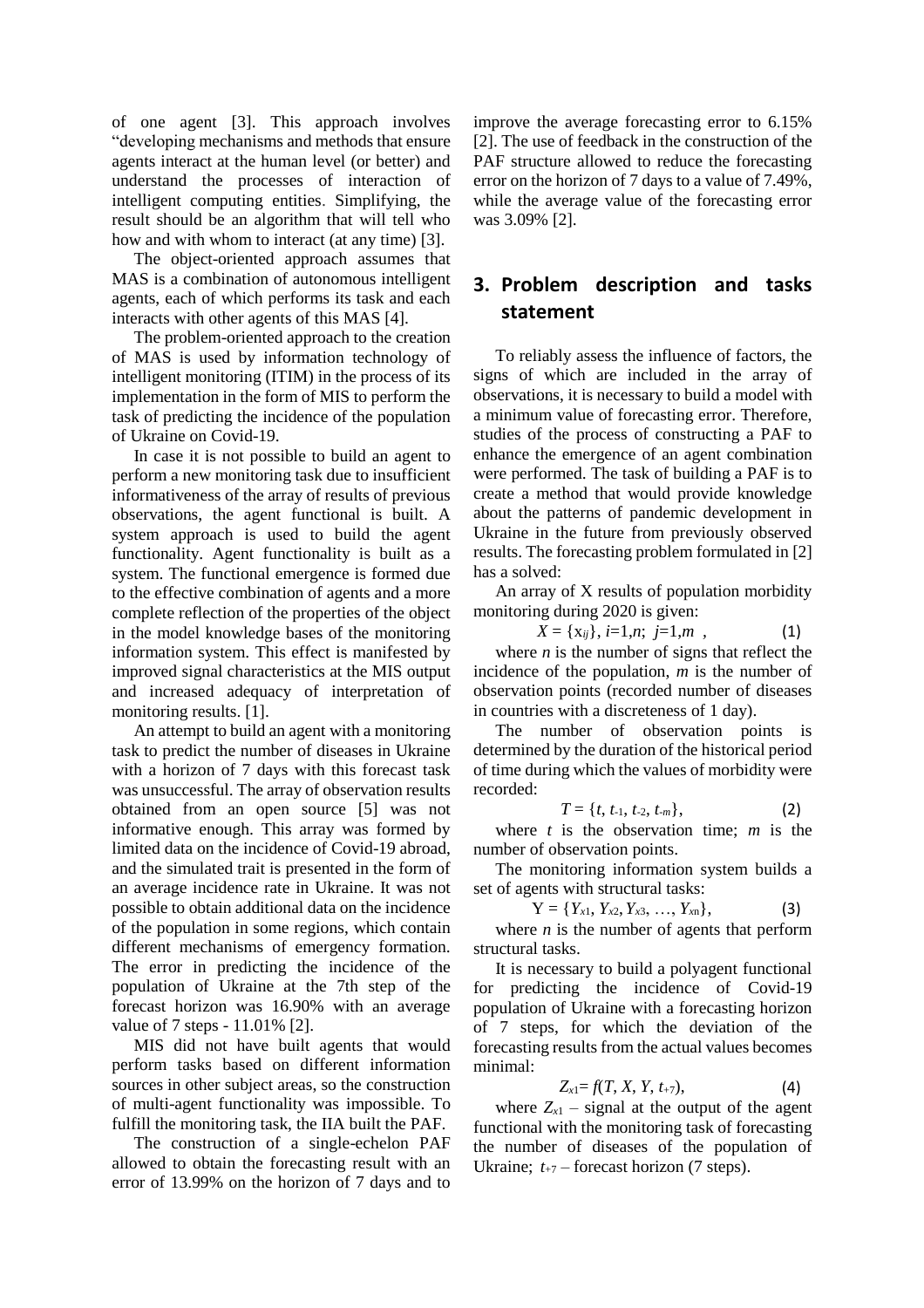#### **4. Hypotheses**

Execution of new monitoring tasks on the basis of previous results of supervision is provided by construction of agent functionalities with multilevel hierarchical structure. The upper echelons of the functional are formed from agents that are not included in the structure of the lower echelons. Increasing the informativeness of the signals at the output of these agents is achieved by increasing the number of features in the agent IDA due to the signals from the output of lower echelon agents. The hierarchical structure of multi-echelon agent functionals is built by the method of ascending synthesis of elements [6]. The IDA for the structural tasks of the higher echelon agents is formed from the features obtained as a result of observations and from the **Table 1**

output signals of the agents included in the structure of the lower echelons of the functional.

# **5. The results of experiments and their discussion**

To perform the monitoring task of forecasting the number of diseases of the population of Ukraine on Covid-19 on the horizon of 7 days, an array of signs was formed, obtained as a result of observations of morbidity of the population of other countries during 2020 with a step of 1 day. The results of observations were obtained from an open source [5]. The list of features that formed the initial description of the monitored object is given in Table 1.

Signs of the initial description of diseases on COVID-19 [2].

| <b>Indicators</b>                                                                        | <b>Comments</b> |  |  |
|------------------------------------------------------------------------------------------|-----------------|--|--|
| Observation time; morbidity in Ukraine; morbidity in France; morbidity in The results of |                 |  |  |
| Belarus; morbidity in Georgia; morbidity in Germany; morbidity in Israel;                | daily           |  |  |
| morbidity in Italy; morbidity in Moldova; morbidity in Slovakia; morbidity in            | observations    |  |  |
| Slovenia; morbidity in Russia; morbidity in Portugal; morbidity in Poland;               | obtained during |  |  |
| morbidity in Romania; morbidity in Spain; morbidity in Turkey; morbidity in              | 2020            |  |  |
| Egypt; morbidity in Greece; morbidity in the United States; morbidity in China;          |                 |  |  |
| incidence in England                                                                     |                 |  |  |

After that, the method of forming the structure of a multi-echelon polyagent functional ascending construction of layers was applied. Agents who did not complete their task on the lower layer of the PAF began to perform this task on the upper layer. All agents that performed the task formed the structure of the layer. The signals at the output of these agents were used as additional features in the input array of higher echelon.

Table 2 presents the characteristics of the output signals of agents that performed structural tasks in the construction of PAF layers. The characteristics of the agents that performed the structural task and entered the structure of the corresponding echelon in table 2 are highlighted in bold.

Thus, after the construction of the polyagent functional, the error in predicting the incidence of the population of Ukraine decreased by 72.96% compared to the results of forecasting this indicator by the agent who performed this task.

The input array for the upper echelon was formed from the signals at the output of the agents that entered the structure of the lower echelons.

If the error in predicting the signal at the output of the agent is less than the limit value of 12%, the structural task is considered completed, the agent acquires the state "Used" and is included in the structure of the corresponding echelon. Structural tasks that were not performed by the lower echelon PAF agents are assigned by the MIS to be performed by the upper echelon. According to Table 2, 9 structural tasks for morbidity forecasting in the respective countries were performed at the first echelon. The structure of the first echelon of PAF includes 9 agents. For execution on the second echelon MIS transferred 7 structural tasks. Of these, 3 tasks were completed.

And, accordingly, the structure of the second echelon was formed by 3 agents. The prediction errors in the signals at the output of all agents were less than the characteristics of the signals that had agents with the same tasks in the previous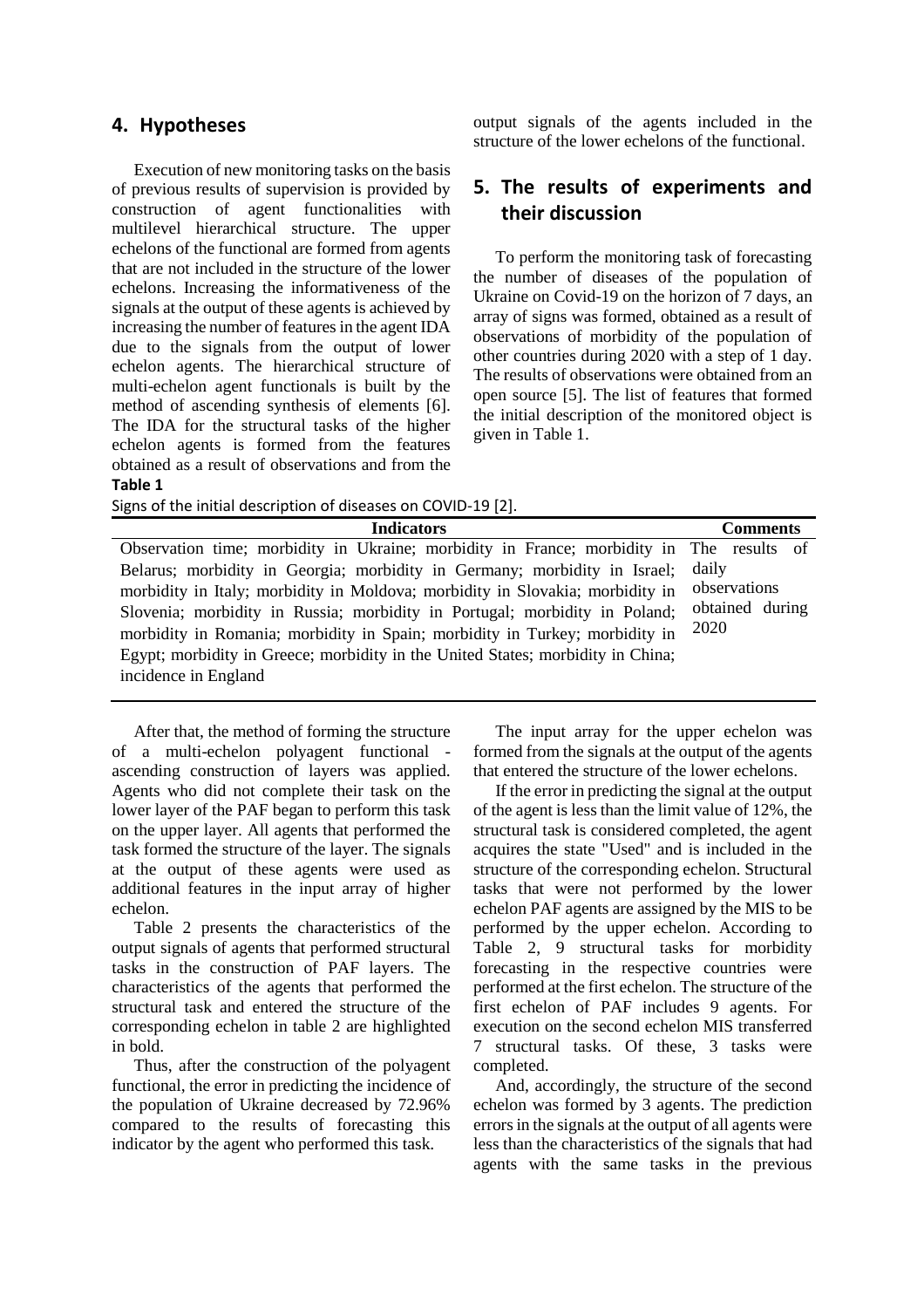echelon. Therefore, unfulfilled tasks are transferred for execution to the highest echelon.

output had prediction errors greater than those they had in the previous echelon.

Of the 5 tasks of the third echelon, the agents did not complete any. Agents 4 and 19 at the

### **Table 2**

The average error of the forecast signals at the output of the agents

| Ag             |                                                                | The echelons of polyagent functional |                |        |                |              |              |
|----------------|----------------------------------------------------------------|--------------------------------------|----------------|--------|----------------|--------------|--------------|
| ent            | Agent tasks                                                    | $\mathbf{1}$                         | $\overline{2}$ | 3      | $\overline{4}$ | 5            | 6            |
| $\mathbf{1}$   | Prediction of morbidity in Ukraine<br>on the 7th day           | 11,01%                               |                |        |                |              | 2,6<br>$0\%$ |
| $\mathbf{2}$   | Prediction of morbidity in France<br>on the 7th day            | 4,43%                                |                |        |                |              |              |
| 3              | Prediction of morbidity in Belarus<br>on the 7th day           | 13,81%                               |                |        |                |              |              |
| $\overline{4}$ | Prediction of morbidity in Georgia<br>on the 7th day           | 114,80%                              | 18,84%         | 20,02% |                |              |              |
| 5              | Prediction<br>of<br>morbidity<br>in<br>Germany on the 7th day  | 5,50%                                |                |        |                |              |              |
| 6              | Prediction of morbidity in Israel on<br>the 7th day            | 69,94%                               | 7,59%          |        |                |              |              |
| $\tau$         | Prediction of morbidity in Italy on<br>the 7th day             | 3,56%                                |                |        |                |              |              |
| 8              | Prediction<br>of<br>morbidity<br>in<br>Moldova on the 7th day  | 7,66%                                |                |        |                |              |              |
| 9              | Prediction<br>morbidity<br>of<br>in<br>Slovakia on the 7th day | 101,38%                              | 14,69%         | 13,78% |                |              |              |
| 10             | Prediction<br>morbidity<br>of<br>in<br>Slovenia on the 7th day | 197,22%                              | 14,59%         |        | 5,68%          |              |              |
| 11             | Prediction of morbidity in Russia<br>on the 7th day            | 14,18%                               |                |        |                |              |              |
| 12             | Prediction of morbidity in Poland<br>on the 7th day            | 1,94%                                |                |        |                |              |              |
| 13             | Prediction of morbidity in Portugal<br>on the 7th day          | 26,86%                               |                |        |                |              |              |
| 14             | Prediction<br>of<br>morbidity<br>in<br>Romania on the 7th day  | 2,94%                                |                |        |                |              |              |
| 15             | Prediction of morbidity in Spain<br>on the 7th day             | 8,80%                                |                |        |                |              |              |
| 16             | Prediction of morbidity in Turkey<br>on the 7th day            | 4,70%                                |                |        |                |              |              |
| 17             | Prediction of morbidity in Egypt<br>on the 7th day             | 91,68%                               | 26,75%         | 17,39% | 16,10%         |              |              |
| 18             | Prediction of morbidity in Greece<br>on the 7th day            | 48,90%                               | 5,59%          |        |                |              |              |
| 19             | Prediction of morbidity in the<br>United States on the 7th day | 145,80%                              | 14,39%         | 16,80% |                |              |              |
| 20             | Prediction of morbidity in China<br>on the 7th day             | 99,98%                               | 5,17%          |        |                |              |              |
| 21             | Prediction of morbidity in England<br>on the 7th day           | 2225,34%                             | 42,59%         | 44,13% | 43,95%         | 8,8<br>$2\%$ |              |
| 22             | Prediction of morbidity in Canada<br>on the 7th day            | 27,00%                               |                |        |                | 3,3<br>7%    |              |